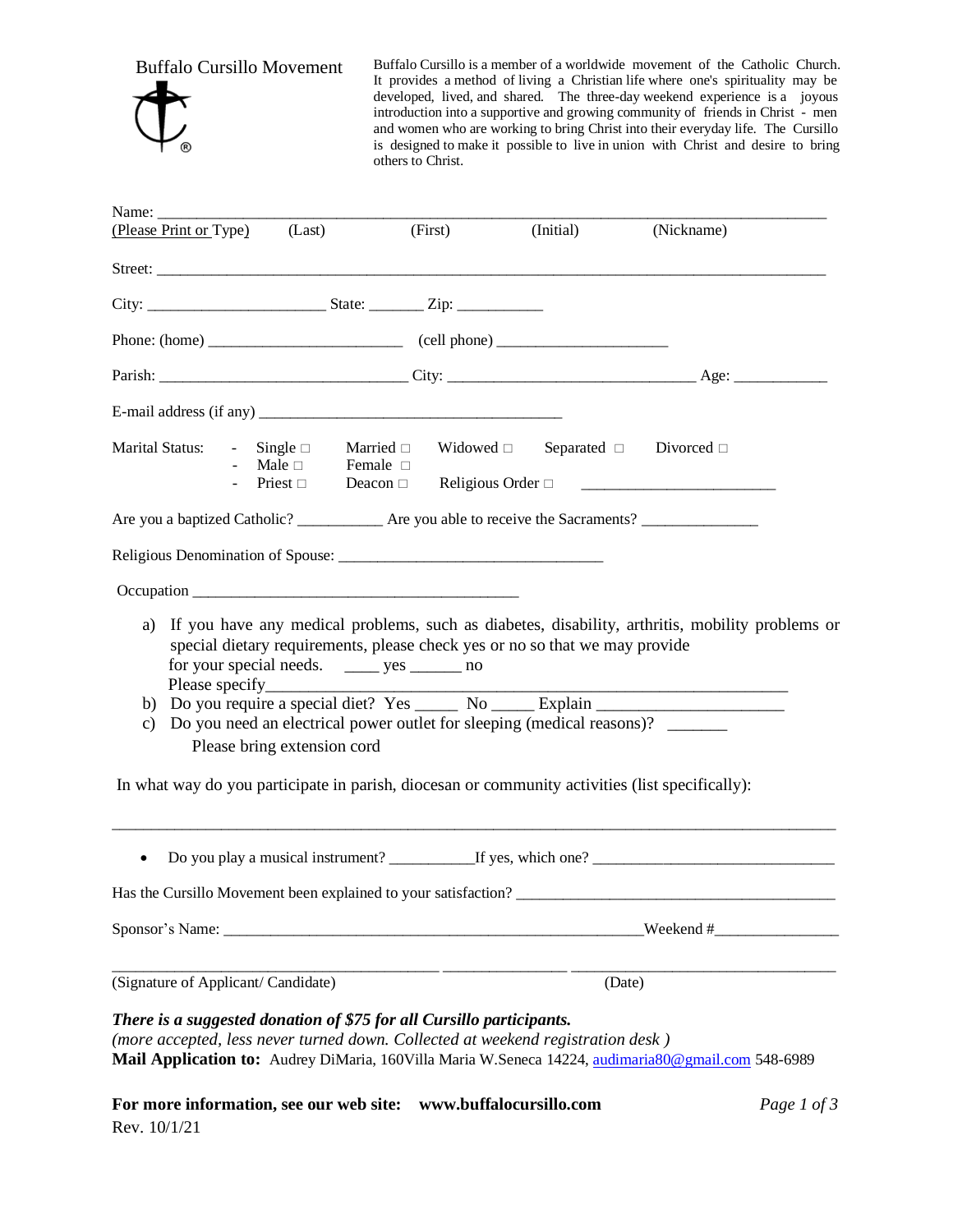#### **DIOCESE OF BUFFALO CURSILLO SPONSOR FORM**

| Candidate's name                                                                                                                                                                   |  |                                 |  |  |  |  |
|------------------------------------------------------------------------------------------------------------------------------------------------------------------------------------|--|---------------------------------|--|--|--|--|
| Sponsor's name                                                                                                                                                                     |  |                                 |  |  |  |  |
|                                                                                                                                                                                    |  |                                 |  |  |  |  |
|                                                                                                                                                                                    |  |                                 |  |  |  |  |
|                                                                                                                                                                                    |  |                                 |  |  |  |  |
|                                                                                                                                                                                    |  |                                 |  |  |  |  |
| What Cursillo weekend did you make? __________ How long have you known your candidate? _______                                                                                     |  |                                 |  |  |  |  |
|                                                                                                                                                                                    |  |                                 |  |  |  |  |
| Will you bring your candidate to the Cursillo? _________ Attend the holy hour? _______<br>Attend the closing? ___________ Will you attend the Welcome to Your Fourth Day? ________ |  |                                 |  |  |  |  |
|                                                                                                                                                                                    |  |                                 |  |  |  |  |
| If married, is the spouse's application included?                                                                                                                                  |  |                                 |  |  |  |  |
| Are you aware of any medical or physical handicaps that may need special attention on the weekend?<br>If yes, please describe;                                                     |  |                                 |  |  |  |  |
|                                                                                                                                                                                    |  |                                 |  |  |  |  |
|                                                                                                                                                                                    |  |                                 |  |  |  |  |
| Our candidate is: talkative_ In-between_____ Quiet______ (check one)                                                                                                               |  |                                 |  |  |  |  |
| Have you read the checklist of sponsor responsibilities on the last page ?                                                                                                         |  |                                 |  |  |  |  |
|                                                                                                                                                                                    |  |                                 |  |  |  |  |
|                                                                                                                                                                                    |  |                                 |  |  |  |  |
|                                                                                                                                                                                    |  |                                 |  |  |  |  |
| Why do you think your candidate will benefit from a Cursillo weekend?                                                                                                              |  |                                 |  |  |  |  |
|                                                                                                                                                                                    |  |                                 |  |  |  |  |
|                                                                                                                                                                                    |  |                                 |  |  |  |  |
| I promise to offer prayer and palanca for my candidate before, during and after their Cursillo                                                                                     |  |                                 |  |  |  |  |
| weekend. I will fulfill my sponsor responsibilities and will encourage my candidate's attendance                                                                                   |  |                                 |  |  |  |  |
| at Ultreya and in the formation of a permanent group.                                                                                                                              |  |                                 |  |  |  |  |
| Sponsor's signature                                                                                                                                                                |  |                                 |  |  |  |  |
| Sponsor - please return all sheets, (candidate's application and Sponsors sheets), to the                                                                                          |  |                                 |  |  |  |  |
| Pre-Cursillo Section.                                                                                                                                                              |  | Please keep page 3 for yourself |  |  |  |  |
| Mail Application to: Audrey DiMaria, 160Villa Maria W.Seneca 14224                                                                                                                 |  |                                 |  |  |  |  |
|                                                                                                                                                                                    |  | Page 2 of 3                     |  |  |  |  |